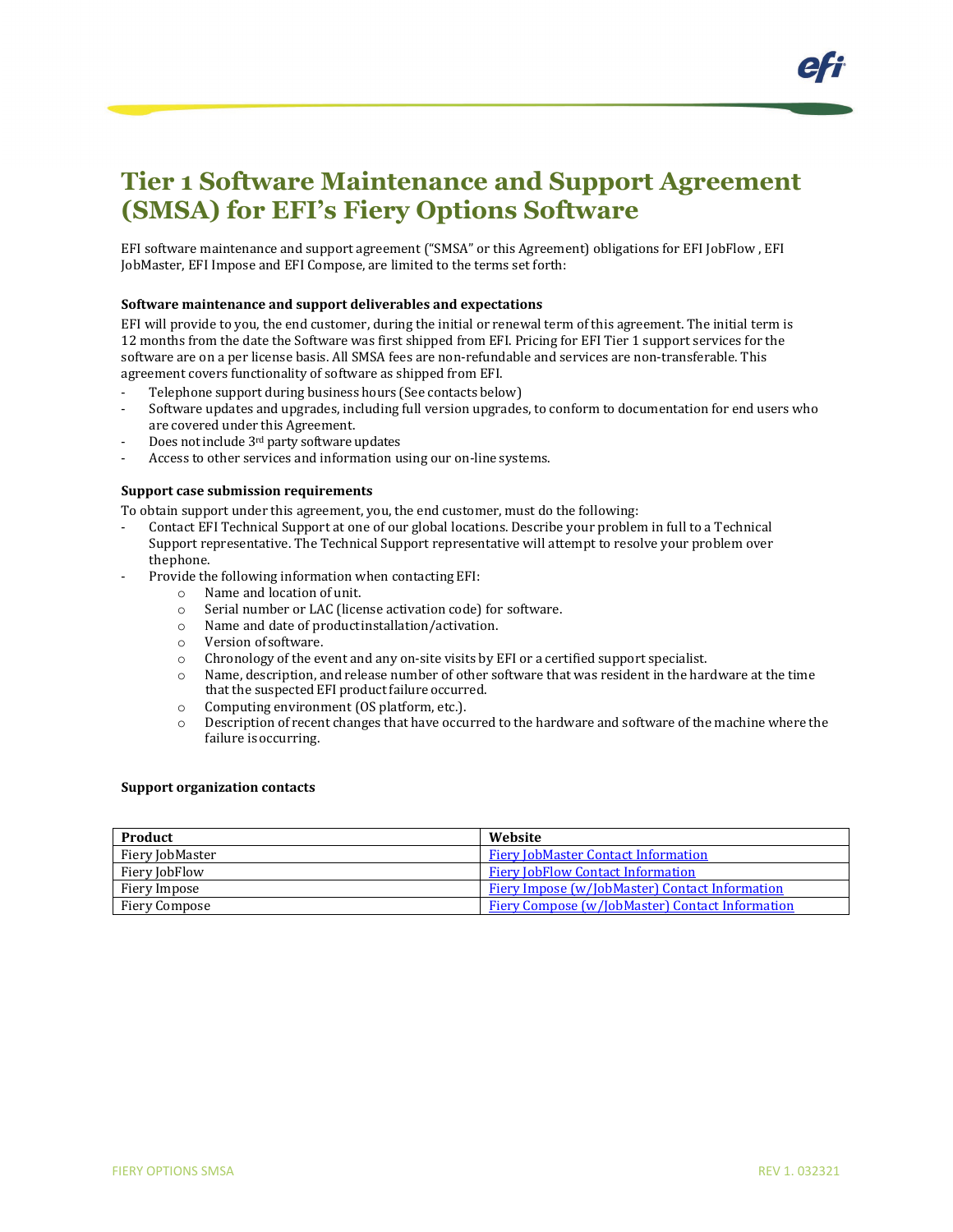#### **Software Support**

The initial term of the agreement is 12 months from the date support is purchased from EFI. If the agreement expires without renewal, support services will not be delivered until the agreement is renewed. To renew a lapsed agreement, payment will be required for the entire period that the agreement was lapsed up to the then-current renewal date.

- EFI will provide ONLY Tier 1 support to end users under a current software support agreement

- Pricing for EFI Tier 1 support services for the Software are on a per license basis

- The additional year(s) of support can be purchased at the time of the sale or at any time after the sale.

- All communication from EFI will be with the end customer. The particular issue will be available to be reopened for a period of 30 days following resolution. After the end of such time, any new calls will be considered a new, separate incident.

### **Renewals**

The agreement can be renewed at any time during the initial term for an additional 12 months period at EFI's thencurrent rates. Please contact your reseller for more information

#### **Response and resolution service levels**

Response shall mean positive acknowledgement (either written or verbal) from EFI that EFI has received information from the end user regarding a question with the Software and that EFI is investigating the details. EFI may request any additional information that may be necessary to understand the nature of the question or to replicate the issue or to determine other local networking or site information that would have an impact on the software. EFI Technical Support will use commercially reasonable efforts to respond to the end user within 24 hours of initial contact.

Resolution shall mean closure of a customer issue through EFI and may include, but is not limited to: provision by EFI of a downloadable file, new version of Software, workaround, a determination by EFI that the issue has no solution, or a determination by EFI that the issue has been deferred to a subsequent planned software release. EFI makes no provision or commitment to the time that may be taken to achieve resolution of any user case.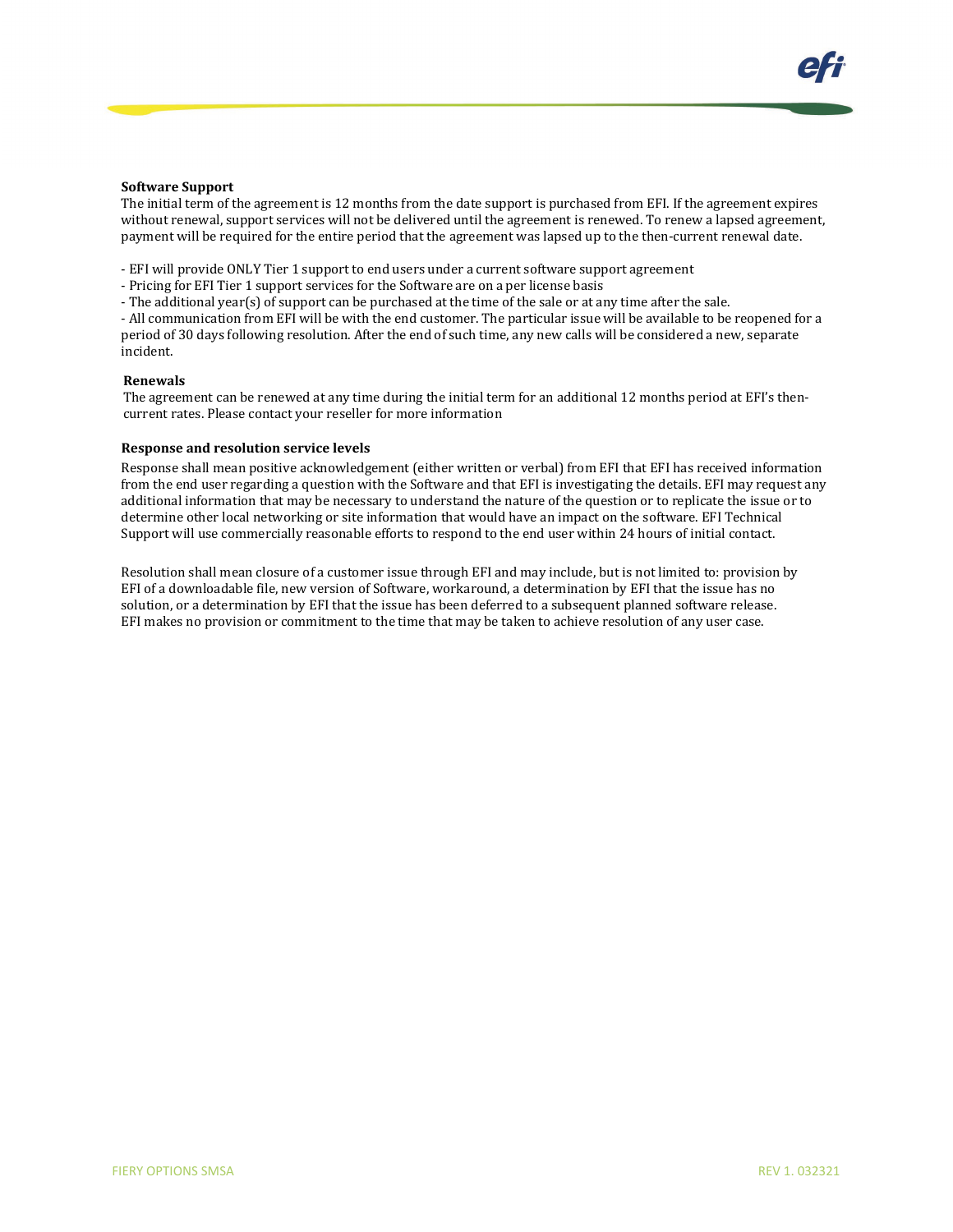# Terms and Conditions

## **This agreement does not apply if**

- Damage is caused by accident, abuse, misuse, or misapplication, or service (including upgrades and expansions) performed by anyone who is not an EFI Authorized Service Provider.
- The product has been modified without written permission of EFI.
- Any EFI serial number has been removed or defaced.

## **This agreement covers**

- Functionality of software as installed on the EFI product when shipped from EFI.
- Billable on-site assistance with correcting problems after installing Software updates if the correct procedures were followed and only if EFI Technical Support cannot resolve the problem over the phone.<br>  $\circ$  Note: On-Site assistance is based on availability and the published price or. Billable on-site assis
	- Note: On-Site assistance is based on availability and the published price or, Billable on-site assistance with correcting problems after installing third party software if the procedures have been followed and the third- party software is on EFI's approved list and only if EFI Technical Support cannot resolve the problem over the phone. On-Site assistance is based on availability and the cost published price.

### **This agreement does not cover**

- Print engine or print controller services.
- Installation or training on optional items, hardware.
- Installation of third-party software.
- Service on EFI software that is not operating to specifications due to End user installing a new version of an operating system on the server.
- Onsite technical support.
- Repair/service on EFI's software that is not operating to specifications due to End user installing new hardware (such as new hard drive, video card, SCSI card, etc.) on the server.
- Repair/service on a EFI software that is not operating to specifications due to End user installing third party software (MS Office, CorelDraw, MS Publisher, etc.) on the base server that is not on EFI's approved software list and for which the End user did not first contact EFI Technical Support for authorization and/orprocedures.
- Re-training of employees.
- Support of computers (Macintosh or PC) that do not have EFI software on them or service or support if the software product is damaged due to customer removing or deleting files, or removing or attempting to remove hardware unless instructed to do by an EFI Technical Support representative.
- Seminar, on-site, or Web Ex Professional Training services.
- Maintenance patches below maintained versions.
- Defect correction below maintained versions.
- Questions on PC applications programs.

In the event any equipment covered by this Agreement is moved to a different location, EFI must be notified in writing to ensure continuous service coverage.

## End User Responsibilities under this Software Support and Maintenance Agreement

Every end user is responsible for the end user's data, and the general maintenance of the EFI Software. Listed below are additional and specific responsibilities of the end user with respect to the EFI Software:

- Loading upgrades of EFI Software in a timelymanner
- Ensuring that EFI Software users and a system administrator are adequately trained in the operation of the EFI Software and associated duties
- Designating a system administrator or primary contact
- Verification of data
- Monitoring and maintaining database and application file sizes
- Timely reporting to EFI support of unusual situations
- Maintaining hardware proper environment including proper temperature and humidity